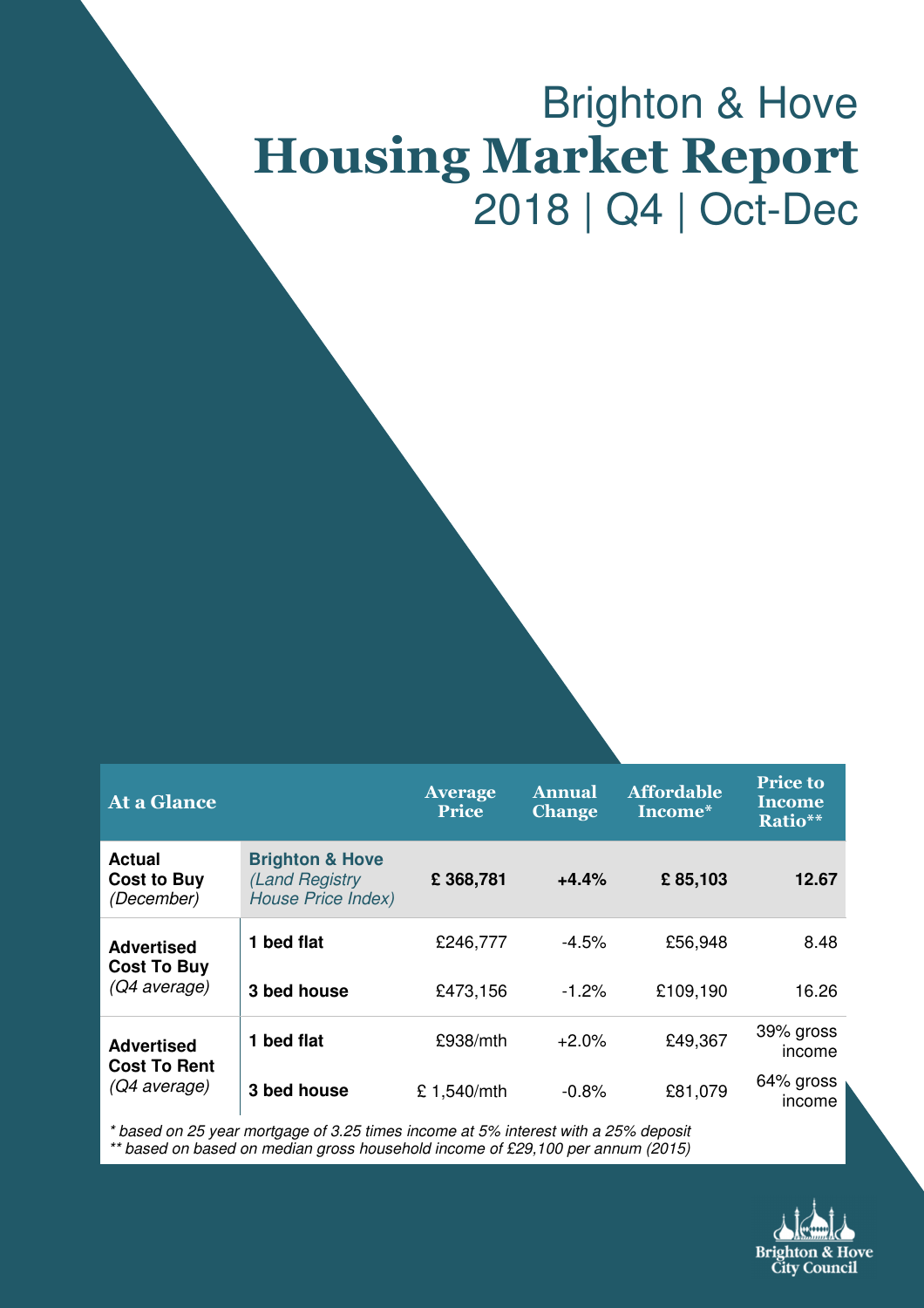# Land Registry House Price Index

Land Registry House Price Index figures show that the average house price in the city is now £368,781, an increase over the last few months and higher than a year ago.

The gap between the average property price for Brighton & Hove and England & Wales has increased with average price in the city now £125,859 (51.8%) higher.

Over the last year prices in Brighton & Hove have seen a 4.4% increase in comparison to a 2.4% increase nationally.

Sales are still mainly at low levels with a pattern showing clear seasonal peaks and troughs. The overall trend until March 2016 was a gradual increase. Although in subsequent months there has been a drop in the levels of sales they still remain above that at the beginning of 2009.

The peak in sales in March 2016 could be attributed to the stamp duty changes on second properties which came into effect on 1 April 2016.



**Source: HM Land Registry**

#### About the data used for this report

The Land Registry House Price Index is a mathematical model that works out the average value of a home in the city based on the sale price of those homes sold more than once since 1995.

Our monitoring is a representative sample of properties that have been advertised in the city during the quarter on the Rightmove website. As it is based on advertised prices it can give an indication of the future trends in prices.

In order to make a comparison of rental costs the report also includes the average advertised rental prices taken from Gumtree and also the rental values based on the data published by Valuation Office Agency.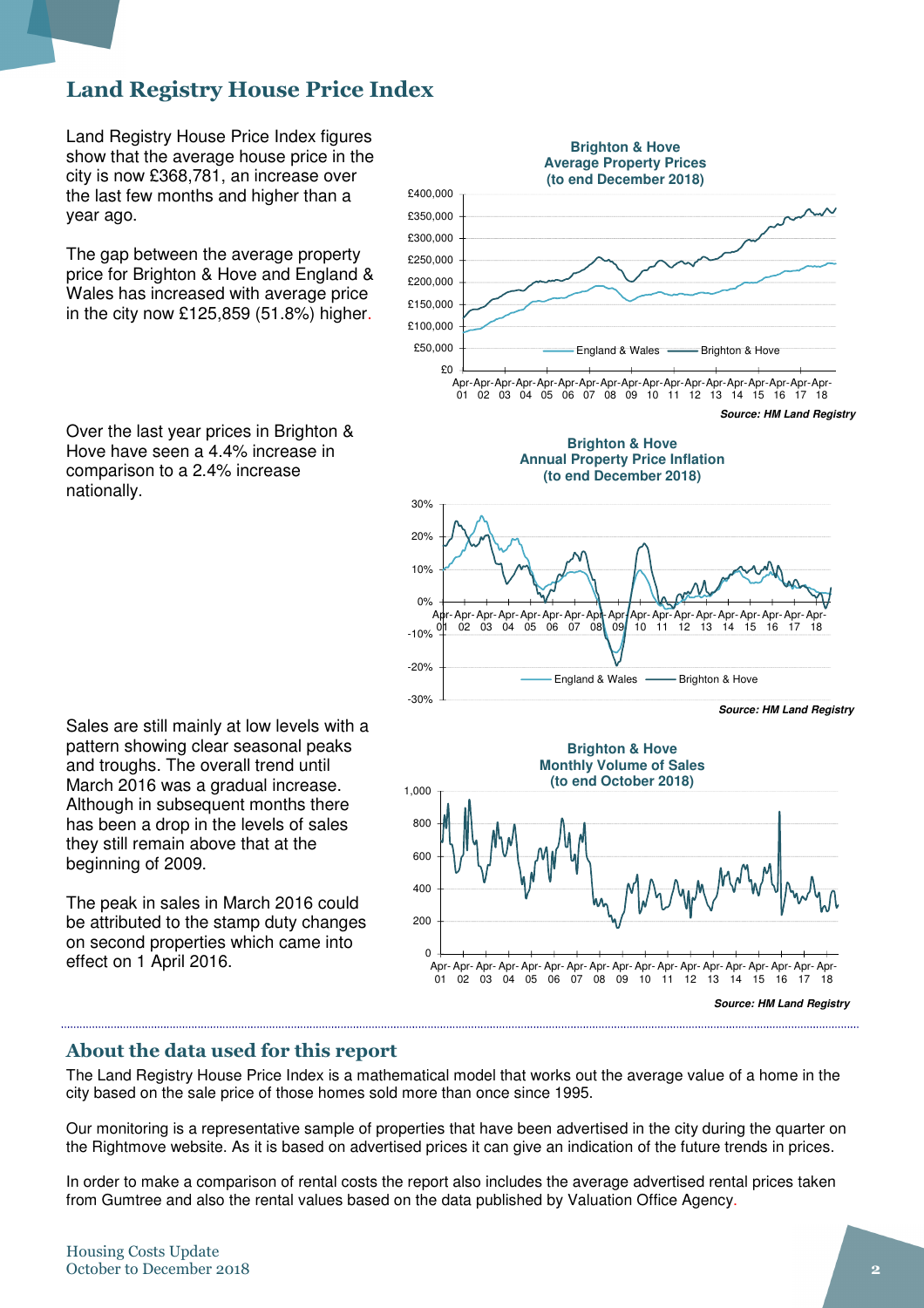# Land Registry House Price Index

The charts below show the Land Registry House Price Index figures for the average price of properties sold in the city since April 2001 broken down by the different property types.

#### **Detached**

Land Registry House Price Index figures show that the average price in the city for a detached property is now £677,723, an increase over the last few months and higher than a year ago.

The gap between the average price for Brighton & Hove and England & Wales has increased with average price in the city now £310,968 (84.8%) higher

#### £0 £200,000 £400,000 £600,000 £800,000 Apr-Apr-Apr-Apr-Apr-Apr-Apr-Apr-Apr-Apr-Apr-Apr-Apr-Apr-Apr-Apr-Apr-Apr-01 02 03 04 05 06 07 08 09 10 11 12 13 14 15 16 17 18 **Brighton & Hove Detached: Average Property Prices (to end December 2018)** England & Wales - Brighton & Hove **Source: HM Land Registry**

#### **Semi-detached**

Land Registry House Price Index figures show that the average price in the city for a semi-detached property is now £438,092, an increase over the last few months and higher than a year ago.

The gap between the average price for Brighton & Hove and England & Wales has increased with average price in the city now £210,199 (92.2%) higher

#### **Terraced**

Land Registry House Price Index figures show that the average price in the city for a terraced property is now £394,609, an increase over the last few months and higher than a year ago.

The gap between the average price for Brighton & Hove and England & Wales has increased with average price in the city now £198,980 (101.7%) higher

#### **Flat and apartment**

Land Registry House Price Index figures show that the average price in the city for a flat or apartment is now £302,869, an increase over the last few months and higher than a year ago.

The gap between the average price for Brighton & Hove and England & Wales has increased with average price in the city now £79,545 (35.6%) higher

£0 £100,000 £200,000 £300,000 £400,000 £500,000 Apr-Apr-Apr-Apr-Apr-Apr-Apr-Apr-Apr-Apr-Apr-Apr-Apr-Apr-Apr-Apr-Apr-Apr-01 02 03 04 05 06 07 08 09 10 11 12 13 14 15 16 17 18 **Brighton & Hove Semi-detached: Average Property Prices (to end December 2018)** England & Wales - Brighton & Hove **Source: HM Land Registry**





**Source: HM Land Registry**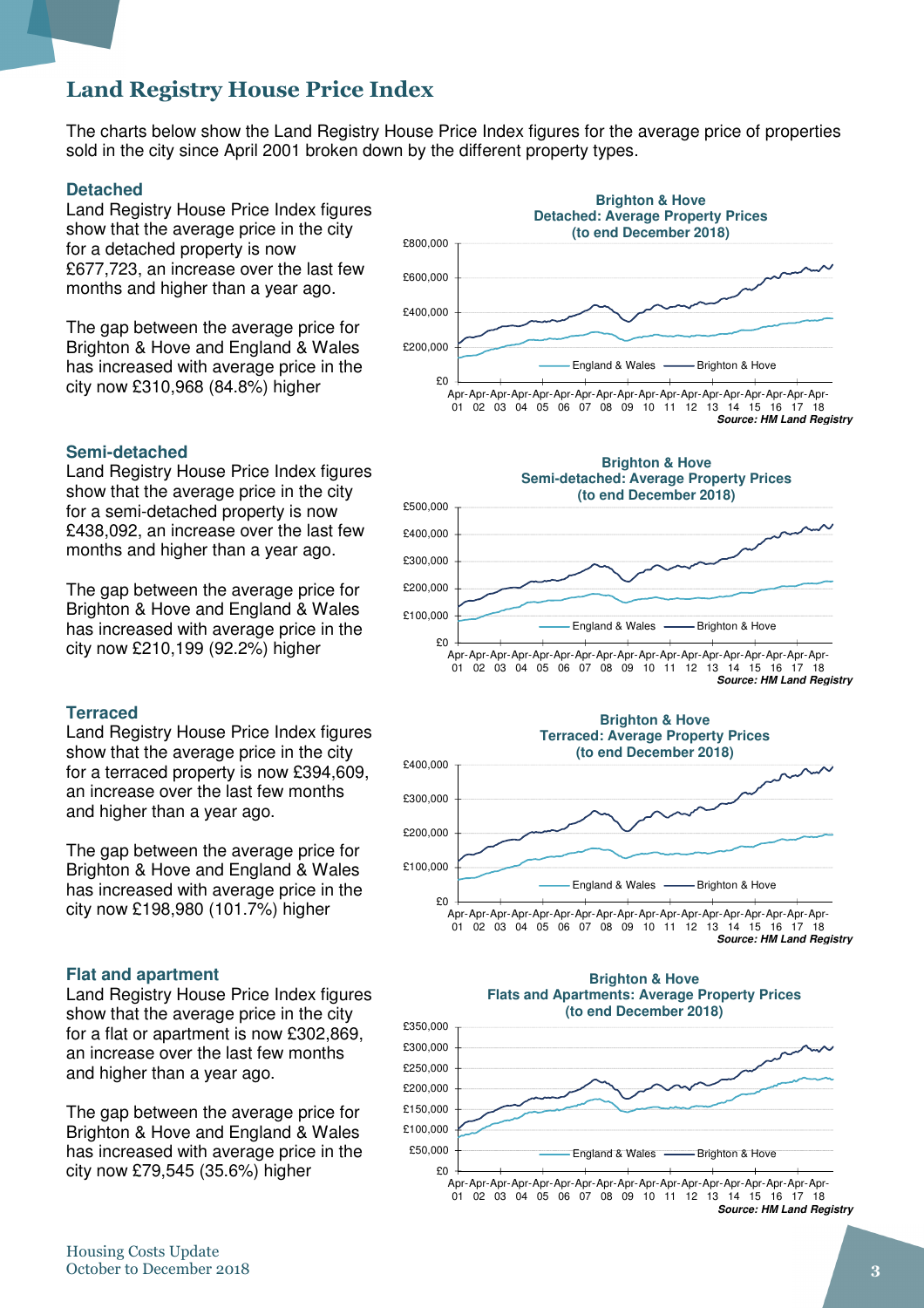# The Advertised Cost to Buy in Brighton & Hove

#### **Houses**

| <b>Annual</b><br><b>Average House Prices &amp; Inflation</b> |          |          |                 |  |
|--------------------------------------------------------------|----------|----------|-----------------|--|
| <b>Size</b>                                                  | 2018 Q4  | 2017 Q4  | <b>Increase</b> |  |
| 2 bed                                                        | £380,530 | £395,302 | $-3.7%$         |  |
| 3 bed                                                        | £473,156 | £478,901 | $-1.2%$         |  |
| 4 bed                                                        | £613,856 | £627,349 | $-2.2%$         |  |

| Quarterly<br><b>Average House Prices &amp; Inflation</b> |          |          |         |  |  |  |
|----------------------------------------------------------|----------|----------|---------|--|--|--|
| 2018 Q3<br>2018 Q4<br><b>Size</b><br><b>Increase</b>     |          |          |         |  |  |  |
| 2 bed                                                    | £380,530 | £394,685 | $-3.6%$ |  |  |  |
| 3 bed                                                    | £473,156 | £479,793 | $-1.4%$ |  |  |  |
| 4 bed                                                    | £613,856 | £630,918 | $-2.7%$ |  |  |  |



#### Brighton & Hove Average Cost of a House

The annual average advertised asking price for all houses has decreased with 2-bed houses showing the greatest decrease at -3.7%.

Over the quarter there has been a decrease in the average advertised asking price for all houses with 2 bed houses showing the greatest decrease at -3.6%.

#### **Flats**

| <b>Annual</b>                              |          |          |                 |  |  |
|--------------------------------------------|----------|----------|-----------------|--|--|
| <b>Average Flat Prices &amp; Inflation</b> |          |          |                 |  |  |
| <b>Size</b>                                | 2018 Q4  | 2017 Q4  | <b>Increase</b> |  |  |
| <b>Studio</b>                              | £176,162 | £178,290 | $-1.2%$         |  |  |
| 1 bed                                      | £246,777 | £258,278 | $-4.5%$         |  |  |
| 2 bed                                      | £355,507 | £372,803 | $-4.6%$         |  |  |

| Quarterly<br><b>Average Flat Prices &amp; Inflation</b> |          |          |                 |  |
|---------------------------------------------------------|----------|----------|-----------------|--|
| <b>Size</b>                                             | 2018 Q4  | 2018 Q3  | <b>Increase</b> |  |
| <b>Studio</b>                                           | £176,162 | £185,136 | $-4.8%$         |  |
| 1 bed                                                   | £246,777 | £250,383 | $-1.4%$         |  |
| 2 bed                                                   | £355,507 | £365,932 | $-2.8%$         |  |

Brighton & Hove Average Cost of a Flat



The annual average advertised asking price for all flats has decreased with 2-bed flats showing the greatest decrease at -4.6%.

Over the quarter the average advertised asking price for all flats has shown a decrease with studio flats showing the greatest decrease at -4.8%.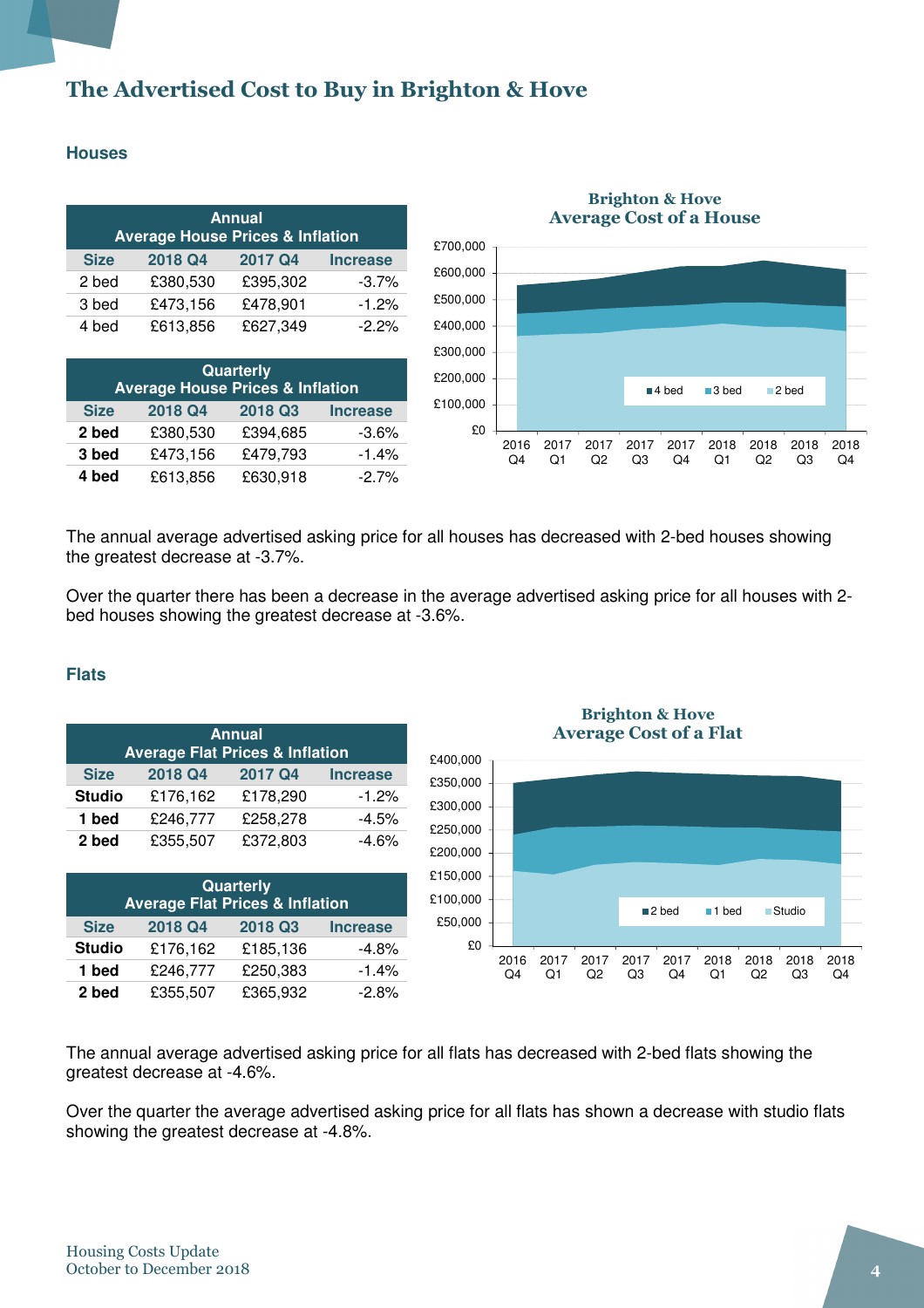# The Affordability of Buying in Brighton & Hove

Historically, mortgage lending has usually been limited to around 3.25 times annual income.

The 2015 Brighton & Hove City Council Objectively Assessed Need for Housing report showed that the average household income in Brighton & Hove was £38,300. However, 33% of households earn below £20,000. The average is affected by the number of very high earners in the city.



Brighton & Hove

**Brighton & Hove Median Household Income 2015: £29,100 (Brighton & Hove City Council Objectively Assessed Need for Housing report)**

The Median household income (where 50% of households earn less and 50% of households earn more) in the city is £29,100. We have used this median figure to more accurately reflect the pressures on local residents.

In Brighton & Hove the average 1-bed flat costs 8½ times the median household annual income and 3 bed house costs over 16 times the median household annual income.

Households on average incomes must have either a sizeable deposit or borrow significantly in excess of prudent mortgage limits in order to buy. If interest rates rise, it could place a serious financial strain on households who have had to borrow large sums in excess of 3.25 times their income, with every 1% increase in interest rates adding around £90 per month to a £150,000 mortgage.

Mortgage interest rates and availability have been improving in recent months. However, deposits of 25% are now the norm rather than 5% required in previous years. As a result, the income required to finance a home has reduced but the deposit requirement has increased significantly.

| <b>Monthly Cost of Mortgage Repayments</b>                                                  |            |             |  |  |
|---------------------------------------------------------------------------------------------|------------|-------------|--|--|
|                                                                                             | 1 bed flat | 3 bed house |  |  |
| Purchase value of property                                                                  | £246,777   | £473,156    |  |  |
| Deposit 25%                                                                                 | £61,694    | £118,289    |  |  |
| Total value of mortgage                                                                     | £185,083   | £354,867    |  |  |
| Income required*                                                                            | £56,948    | £109,190    |  |  |
| Repayment @ 4% **                                                                           | £977       | £1,873      |  |  |
| Repayment @ 5% **                                                                           | £1,082     | £2,075      |  |  |
| Repayment @ 6% **                                                                           | £1,192     | £2,286      |  |  |
| $*$ Donad an $2.25$ v caloru<br>** Peaced on a 75% renoumant marteness renaid over 25 years |            |             |  |  |

**\* Based on 3.25 x salary \*\* Based on a 75% repayment mortgage repaid over 25 years** 

A sufficient mortgage for the average 1-bedroom flat would require an income of nearly £57,000 per annum with a £62,000 deposit and a 3-bed home requires an income of nearly £110,000 with a £118,000 deposit.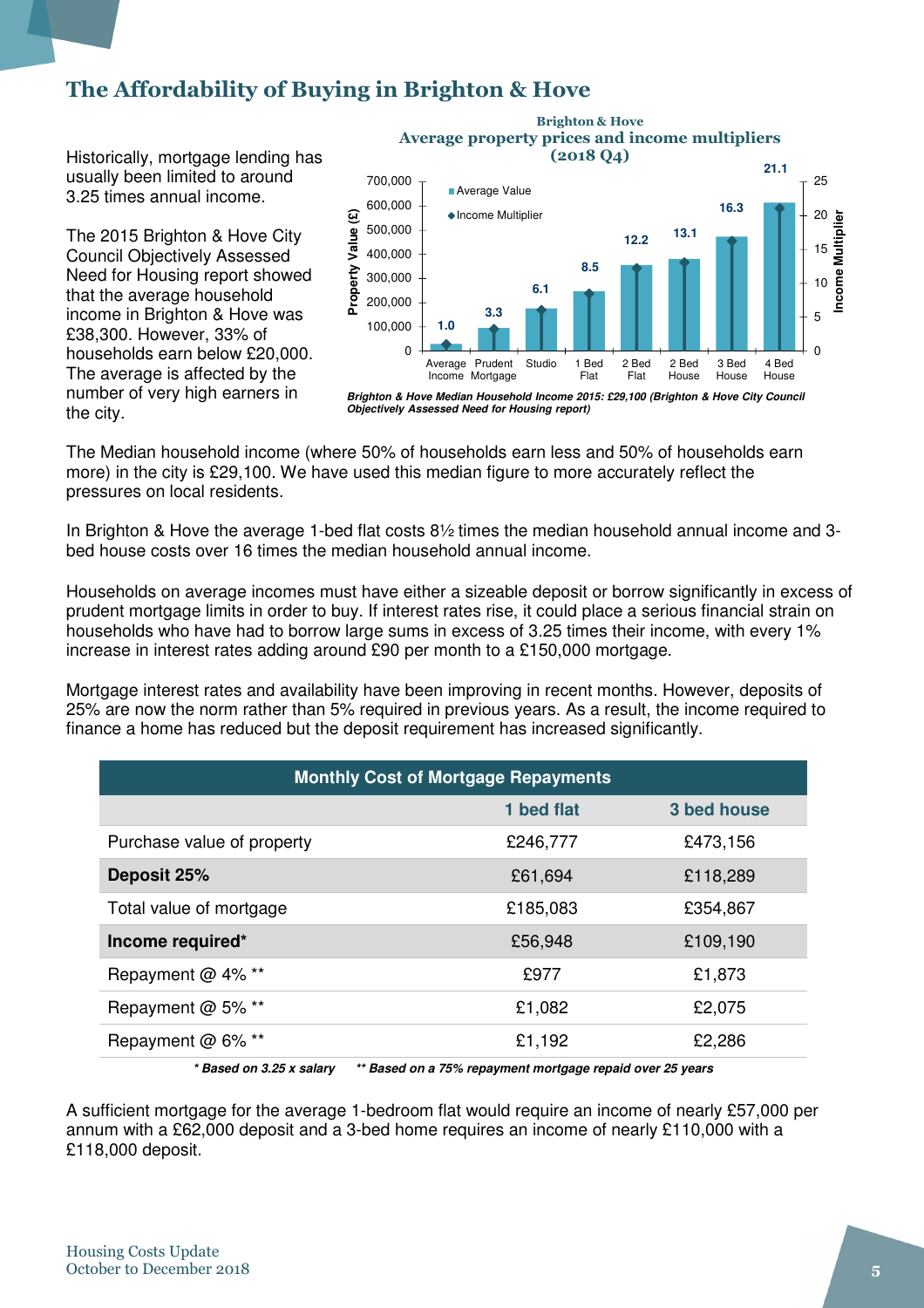# Data Tables: Advertised Cost to Buy in Brighton & Hove

| <b>HOUSES</b>                     | 2 Bed<br><b>House</b> | 3 Bed<br><b>House</b> | 4 Bed<br><b>House</b> |
|-----------------------------------|-----------------------|-----------------------|-----------------------|
| <b>Average</b>                    | £380,530              | £473,156              | £613,856              |
| Last Quarter (2018 Q3 Jul-Sep)    | £394,685              | £479,793              | £630,918              |
| % Change from last quarter        | -3.6%                 | $-1.4%$               | $-2.7\%$              |
| Last Year (2017 Q4 Oct-Dec)       | £395,302              | £478,901              | £627,349              |
| % Change from last year           | $-3.7\%$              | $-1.2%$               | $-2.2\%$              |
|                                   |                       |                       |                       |
| Highest                           | £675,000              | £850,000              | £980,000              |
| Lowest                            | £126,100              | £250,000              | £300,000              |
|                                   |                       |                       |                       |
| Half the prices were higher than  | £375,000              | £450,000              | £600,000              |
| Most frequent price               | £300,000              | £425,000              | £500,000              |
|                                   |                       |                       |                       |
| <b>Average of lowest quartile</b> | £320,000              | £380,000              | £500,000              |
| Last Quarter (2018 Q3 Jul-Sep)    | £325,000              | £390,000              | £500,000              |
| % Change from last quarter        | $-1.5\%$              | $-2.6\%$              | $0.0\%$               |
| Last Year (2017 Q4 Oct-Dec)       | £325,000              | £375,000              | £500,000              |
| % Change from last year           | $-1.5%$               | $+1.3%$               | $0.0\%$               |

| <b>FLATS</b>                      | <b>Studio</b> | <b>Bed Flat</b> | 2<br><b>Bed Flat</b> |
|-----------------------------------|---------------|-----------------|----------------------|
| <b>Average</b>                    | £176,162      | £246,777        | £355,507             |
| Last Quarter (2018 Q3 Jul-Sep)    | £185,136      | £250,383        | £365,932             |
| % Change from last quarter        | $-4.8%$       | $-1.4%$         | $-2.8%$              |
| Last Year (2017 Q4 Oct-Dec)       | £178,290      | £258,278        | £372,803             |
| % Change from last year           | $-1.2\%$      | $-4.5%$         | $-4.6%$              |
|                                   |               |                 |                      |
| Highest                           | £280,000      | £475,000        | £850,000             |
| Lowest                            | £110,000      | £120,000        | £152,500             |
|                                   |               |                 |                      |
| Half the prices were higher than  | £170,000      | £245,000        | £325,000             |
| Most frequent price               | £170,000      | £250,000        | £325,000             |
|                                   |               |                 |                      |
| <b>Average of lowest quartile</b> | £159,975      | £220,000        | £280,000             |
| Last Quarter (2018 Q3 Jul-Sep)    | £170,000      | £220,000        | £290,000             |
| % Change from last quarter        | $-5.9%$       | $0.0\%$         | $-3.4\%$             |
| Last Year (2017 Q4 Oct-Dec)       | £150,000      | £225,000        | £300,000             |
| % Change from last year           | +6.7%         | $-2.2\%$        | $-6.7\%$             |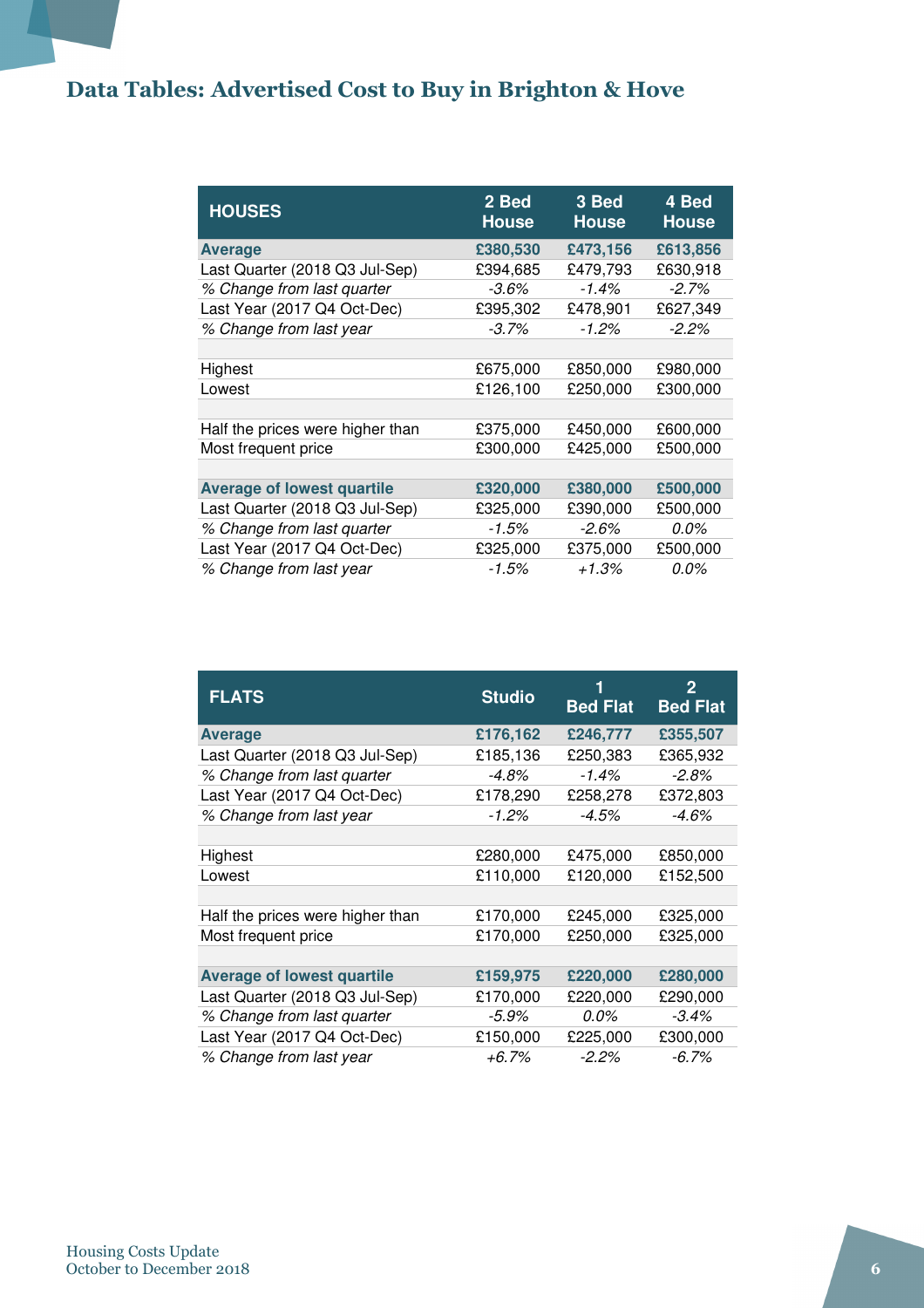# The Advertised Cost to Rent in Brighton & Hove

#### **Houses**

| <b>Annual</b><br><b>Average Monthly House Rent &amp; Inflation</b> |         |         |                 |  |  |
|--------------------------------------------------------------------|---------|---------|-----------------|--|--|
| <b>Size</b>                                                        | 2018 Q4 | 2017 Q4 | <b>Increase</b> |  |  |
| 2 bed                                                              | £1,278  | £1,374  | $-7.0\%$        |  |  |
| 3 bed                                                              | £1,540  | £1,552  | $-0.8%$         |  |  |
| 4 bed                                                              | £2,180  | £2,126  | $+2.6%$         |  |  |

| <b>Quarterly</b><br><b>Average Monthly House Rent &amp; Inflation</b> |         |         |                 |  |  |
|-----------------------------------------------------------------------|---------|---------|-----------------|--|--|
| <b>Size</b>                                                           | 2018 Q4 | 2018 Q3 | <b>Increase</b> |  |  |
| 2 bed                                                                 | £1,278  | £1,363  | $-6.3%$         |  |  |
| 3 bed                                                                 | £1,540  | £1,628  | $-5.4%$         |  |  |
| 4 bed                                                                 | £2,180  | £2,261  | $-3.6%$         |  |  |

Brighton & Hove Average Monthly Cost to Rent a House



The annual average advertised cost of renting 2-bed and 3-bed houses has decreased with 2-bed houses showing the greatest decrease at -7.0%. The annual average advertised cost of renting 4-bed house has increased by +2.6%

The quarterly average advertised cost of renting all houses has decreased with 2-bed houses showing the greatest decrease at -6.3%.

#### **Flats**

| <b>Annual</b><br><b>Average Monthly Flat Rent &amp; Inflation</b> |         |         |                 |  |  |
|-------------------------------------------------------------------|---------|---------|-----------------|--|--|
| <b>Size</b>                                                       | 2018 Q4 | 2017 Q4 | <b>Increase</b> |  |  |
| Room                                                              | £537    | £558    | $-3.7%$         |  |  |
| <b>Studio</b>                                                     | £740    | £726    | $+2.0%$         |  |  |
| 1 bed                                                             | £938    | £920    | $+2.0%$         |  |  |
| 2 bed                                                             | £1,264  | £1,277  | $-1.0%$         |  |  |

| Quarterly<br><b>Average Monthly Flat Rent &amp; Inflation</b> |         |         |                 |  |  |
|---------------------------------------------------------------|---------|---------|-----------------|--|--|
| <b>Size</b>                                                   | 2018 Q4 | 2018 Q3 | <b>Increase</b> |  |  |
| Room                                                          | £537    | £620    | $-13.4%$        |  |  |
| <b>Studio</b>                                                 | £740    | £718    | $+3.1%$         |  |  |
| 1 bed                                                         | £938    | £1,001  | $-6.3%$         |  |  |
| 2 bed                                                         | £1,264  | £1,371  | $-7.8%$         |  |  |

Brighton & Hove Average Monthly Cost to Rent a Flat



The annual average advertised cost of renting a studio and 1-bed have both increased by +2.0%. The annual average advertised cost of renting a room and 2-bed flat has decreased with room showing the greatest decrease at -3.7%

With the exception of studios, the quarterly average advertised cost of renting a room and a flat has decreased with rooms showing the greatest decrease at -13.4%. In contrast the quarterly average advertised cost of renting a studio flat has increased by +3.1%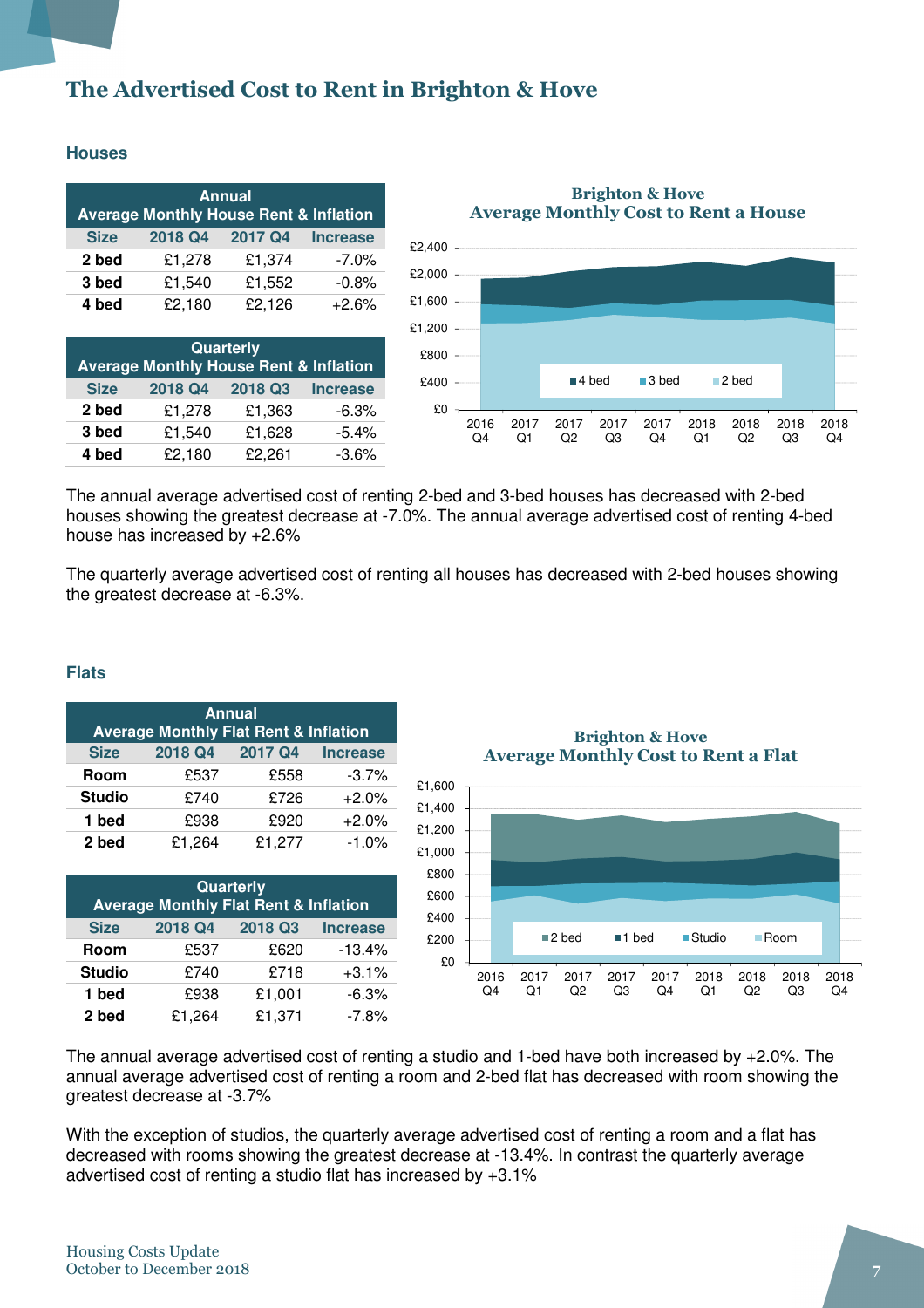# The Affordability of Renting in Brighton & Hove

| <b>Private Sector Rent Levels and Mortgage Comparison</b> |                                  |                                      |                                         |                                        |  |
|-----------------------------------------------------------|----------------------------------|--------------------------------------|-----------------------------------------|----------------------------------------|--|
|                                                           | 2018 Q4                          |                                      | <b>Rent Compared to Mortgage *</b>      |                                        |  |
| <b>Property</b>                                           | <b>Average Rent</b><br>per Month | <b>Equivalent</b><br><b>Mortgage</b> | <b>Annual Income</b><br><b>Required</b> | Rent as a % of<br><b>Purchase Cost</b> |  |
| <b>Room</b>                                               | 537<br>£                         | £91,845                              | £28,260                                 | not applicable                         |  |
| <b>Studio</b>                                             | £<br>740                         | £126,632                             | £38,964                                 | 71.9%                                  |  |
| 1 Bed Flat                                                | £<br>938                         | £160,444                             | £49,367                                 | 65.0%                                  |  |
| 2 Bed Flat                                                | 1,264<br>£                       | £216,157                             | £66,510                                 | 60.8%                                  |  |
| 2 Bed House                                               | 1,278<br>£                       | £218,617                             | £67,267                                 | 57.5%                                  |  |
| <b>3 Bed House</b>                                        | 1,540<br>£                       | £263,507                             | £81,079                                 | 55.7%                                  |  |

#### Rent & Mortgage Comparison

**\* Assuming a mortgage at 3.25 times income over 25 years with 5% interest** 

A household renting an average 1-bed flat would be paying £938 per month in rent, which is equivalent to the monthly repayment cost of a £160,444 mortgage. Traditionally, a mortgage of this amount would require an income of £49,367 to finance, 70% above the city average.

During 2003 rents averaged at around 80% of what a mortgage would be on that home. However, prices have risen quicker than rents resulting in rents now covering around 62% of purchase value, and this is before factoring in managing agent fees, maintenance, and other costs. Buy to Let investors should undertake careful financial appraisals to ensure they will receive sufficient returns.

#### Rent & Housing Benefit Comparison

The Local Housing Allowance (LHA) is a standard housing benefit rate based on the number and age of people in the household and the number of rooms that the household needs.

The LHA is a maximum amount payable, which may be reduced due to income and savings.

The local housing allowance is less than all average rents which could reduce the chances of those on benefits finding an affordable home.

#### Brighton & Hove Monthly Average Private Sector Rents & Housing Benefit (2018 Q4)



Note: The housing benefit local housing allowance calculated is only based on the number of bedrooms required, as all tenants are entitled to a kitchen and bathroom.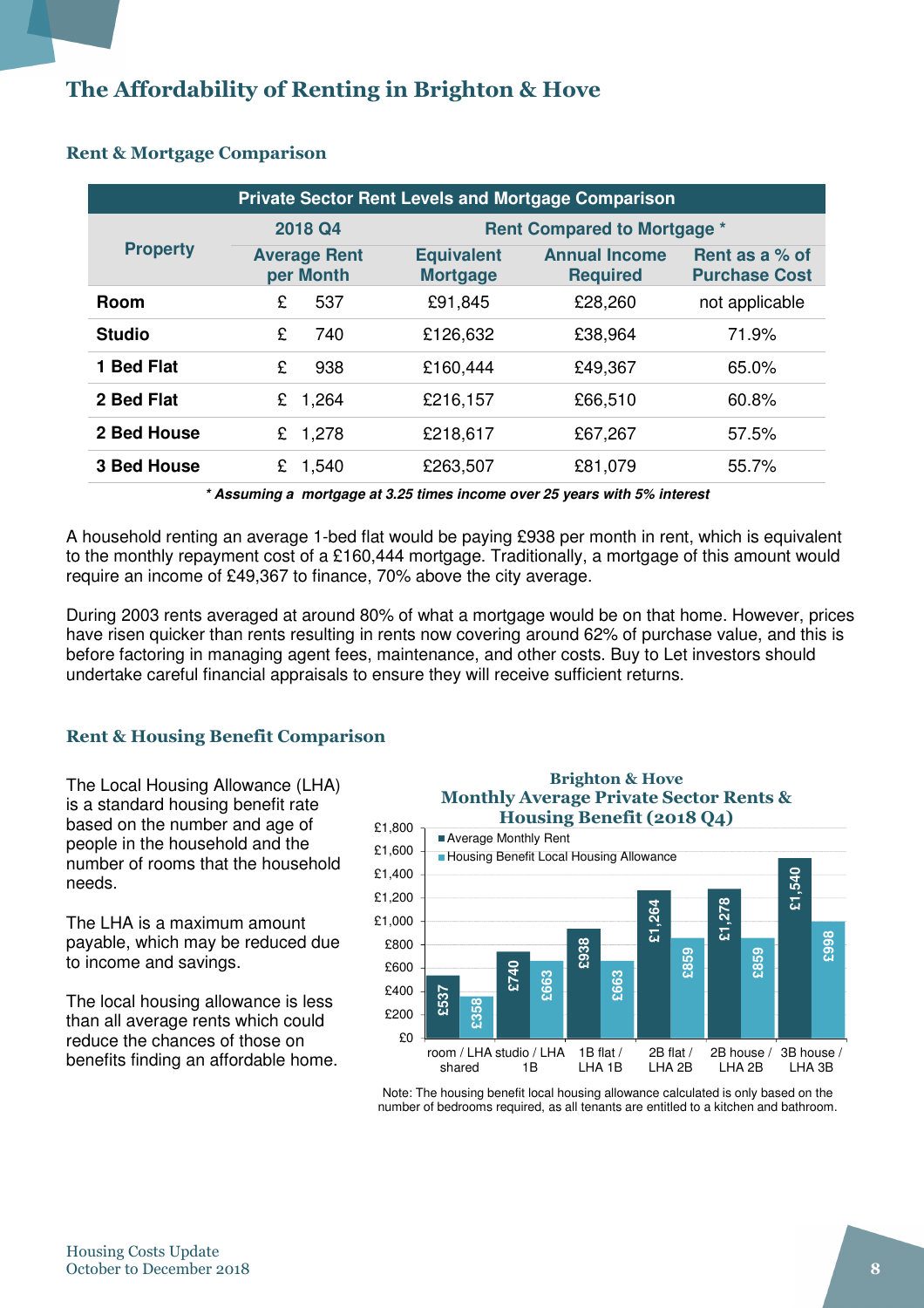# Data Tables: Advertised Cost of Renting in Brighton & Hove

| <b>HOUSES</b>                     | 2 Bed<br><b>House</b> | 3 Bed<br><b>House</b> | 4 Bed<br><b>House</b> |
|-----------------------------------|-----------------------|-----------------------|-----------------------|
| <b>Average</b>                    | £1,278                | £1,540                | £2,180                |
| Last Quarter (2018 Q3 Jul-Sep)    | £1,363                | £1,628                | £2,261                |
| % Change from last quarter        | $-6.3%$               | $-5.4\%$              | $-3.6\%$              |
| Last Year (2017 Q4 Oct-Dec)       | £1,374                | £1,552                | £2,126                |
| % Change from last year           | $-7.0\%$              | $-0.8\%$              | +2.6%                 |
|                                   |                       |                       |                       |
| Highest                           | £1,950                | £2,950                | £3,800                |
| Lowest                            | £895                  | £1,000                | £1,295                |
|                                   |                       |                       |                       |
| Half the prices were higher than  | £1,255                | £1,500                | £2,200                |
| Most frequent price               | £1,300                | £1,350                | £1,700                |
|                                   |                       |                       |                       |
| <b>Average of lowest quartile</b> | £1,150                | £1,350                | £1,750                |
| Last Quarter (2018 Q3 Jul-Sep)    | £1,250                | £1,400                | £1,908                |
| % Change from last quarter        | $-8.0\%$              | $-3.6%$               | $-8.3%$               |
| Last Year (2017 Q4 Oct-Dec)       | £1,195                | £1,300                | £1,906                |
| % Change from last year           | $-3.8\%$              | $+3.8%$               | $-8.2\%$              |

| <b>FLATS</b>                      | <b>Room</b> | <b>Studio</b> | ī۱<br><b>Bed Flat</b> | 2<br><b>Bed Flat</b> |
|-----------------------------------|-------------|---------------|-----------------------|----------------------|
| <b>Average</b>                    | £537        | £740          | £938                  | £1,264               |
| Last Quarter (2018 Q3 Jul-Sep)    | £620        | £718          | £1,001                | £1,371               |
| % Change from last quarter        | -13.4%      | $+3.1\%$      | $-6.3\%$              | -7.8%                |
| Last Year (2017 Q4 Oct-Dec)       | £558        | £726          | £920                  | £1,277               |
| % Change from last year           | $-3.7\%$    | +2.0%         | $+2.0\%$              | $-1.0\%$             |
|                                   |             |               |                       |                      |
| Highest                           | £725        | £1,100        | £1,700                | £2,650               |
| Lowest                            | £300        | £475          | £433                  | £850                 |
|                                   |             |               |                       |                      |
| Half the prices were higher than  | £550        | £725          | £900                  | £1,250               |
| Most frequent price               | £550        | £725          | £850                  | £1,250               |
|                                   |             |               |                       |                      |
| <b>Average of lowest quartile</b> | £499        | £675          | £850                  | £1,100               |
| Last Quarter (2018 Q3 Jul-Sep)    | £564        | £664          | £825                  | £1,195               |
| % Change from last quarter        | -11.5%      | +1.7%         | $+3.0\%$              | -7.9%                |
| Last Year (2017 Q4 Oct-Dec)       | £498        | £658          | £850                  | £1,100               |
| % Change from last year           | $+0.2%$     | $+2.6%$       | 0.0%                  | $0.0\%$              |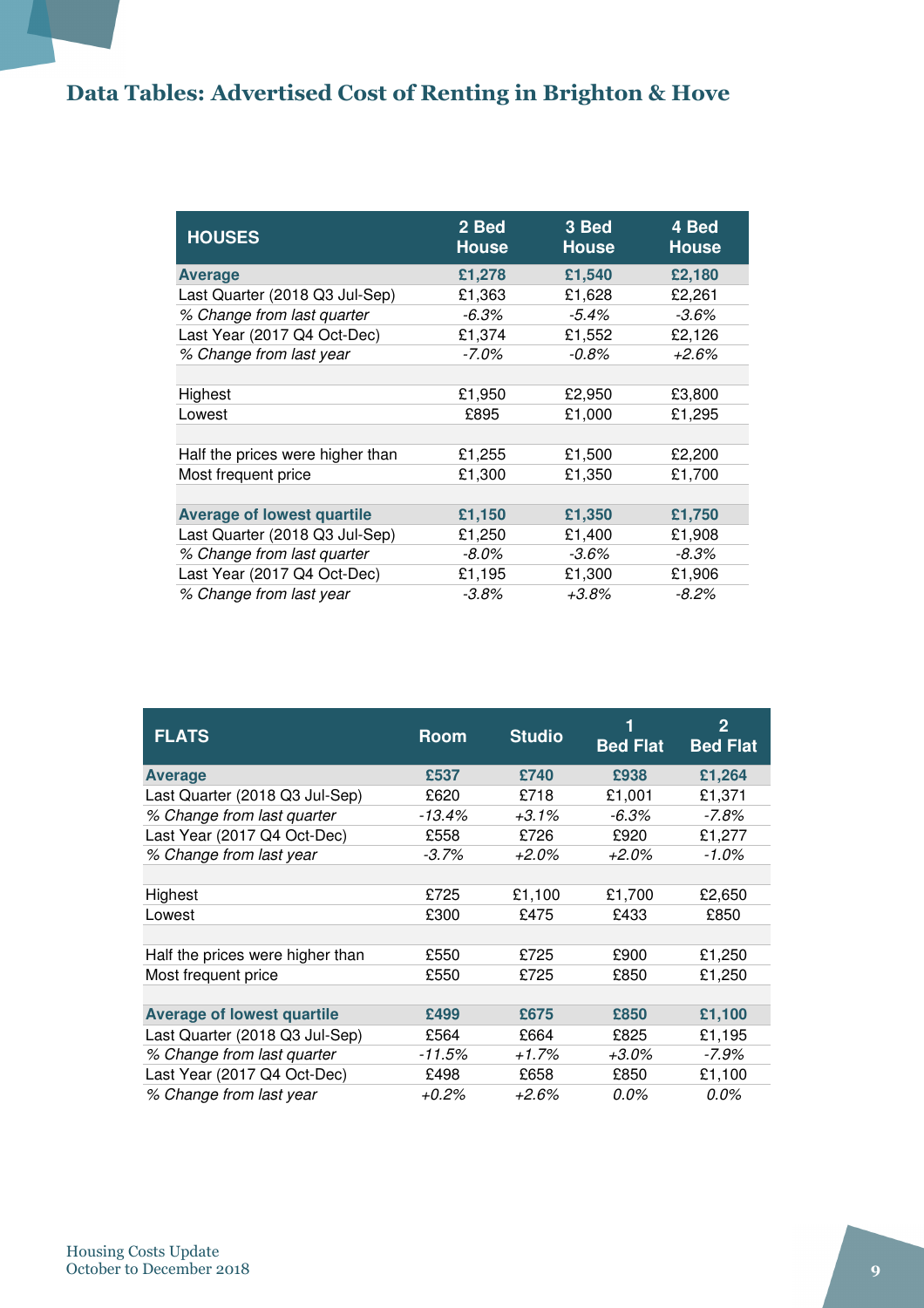### Gumtree: Advertised cost to rent in Brighton & Hove

| <b>Houses</b>                                                      |                                                   |                  |                 |  |  |  |
|--------------------------------------------------------------------|---------------------------------------------------|------------------|-----------------|--|--|--|
| <b>Annual</b><br><b>Average Monthly House Rent &amp; Inflation</b> |                                                   |                  |                 |  |  |  |
|                                                                    |                                                   |                  |                 |  |  |  |
| <b>Size</b>                                                        | 2018 Q4                                           | 2017 Q4          | <b>Increase</b> |  |  |  |
| 2 bed                                                              | £1,422                                            | £1,280           | $+11.1%$        |  |  |  |
| 3 bed                                                              | £1,577                                            | £1,462           | $+7.8%$         |  |  |  |
| 4 bed                                                              | £2,189                                            | £1,884           | $+16.2%$        |  |  |  |
|                                                                    |                                                   | <b>Quarterly</b> |                 |  |  |  |
|                                                                    | <b>Average Monthly House Rent &amp; Inflation</b> |                  |                 |  |  |  |
| <b>Size</b>                                                        | 2018 Q4                                           | 2018 Q3          | <b>Increase</b> |  |  |  |
| 2 bed                                                              | £1,422                                            | £1,370           | $+3.8%$         |  |  |  |
| 3 bed                                                              | £1,577                                            | £1,666           | $-5.4%$         |  |  |  |
| 4 bed                                                              | £2.189                                            | £2.409           | $-9.1%$         |  |  |  |



Source: Gumtree

The annual average advertised cost of renting all houses has increased with 4-bed houses showing the greatest increase at +16.2%.

With the exception of 2-bed houses, the quarterly average advertised cost of renting a house has decreased with 4-bed houses showing the greatest decrease at -9.1%.

| <b>Flats</b>                                                   |         |         |                 |  |  |  |
|----------------------------------------------------------------|---------|---------|-----------------|--|--|--|
| <b>Annual</b><br><b>Average Flat Prices &amp; Inflation</b>    |         |         |                 |  |  |  |
| <b>Size</b>                                                    | 2018 Q4 | 2017 Q4 | <b>Increase</b> |  |  |  |
| Room                                                           | £537    | £534    | $+0.5%$         |  |  |  |
| <b>Studio</b>                                                  | £741    | £737    | $+0.5%$         |  |  |  |
| 1 bed                                                          | £976    | £920    | $+6.1%$         |  |  |  |
| 2 bed                                                          | £1,325  | £1,273  | $+4.1%$         |  |  |  |
| <b>Quarterly</b><br><b>Average Flat Prices &amp; Inflation</b> |         |         |                 |  |  |  |
| <b>Size</b>                                                    | 2018 Q4 | 2018 Q3 | <b>Increase</b> |  |  |  |
| Room                                                           | £537    | £544    | $-1.3%$         |  |  |  |
| <b>Studio</b>                                                  | £741    | £732    | $+1.3%$         |  |  |  |
| 1 bed                                                          | £976    | £1,017  | $-4.1%$         |  |  |  |
| 2 bed                                                          | £1,325  | £1,381  | $-4.0\%$        |  |  |  |

 $$0$ £200 £400 £600 £800 £1,000 £1,200 £1,400 2017 Q2 2017 Q3 2017 Q4 2018 Q1 2018 Q2 2018 Q3 2018 Q4 Brighton & Hove Average Monthly Cost to Rent a Flat ■2 bed ■1 bed ■Studio ■ Room

The annual average advertised cost of renting a room and all flats has increased with 1-bed flats showing the greatest increase at +6.1%.

Source: Gumtree

With the exception of studios, the quarterly average advertised cost of renting a room and a flat has decreased with 1-bed flats showing the greatest decrease at -4.1%.

#### Rent & Housing Benefit Comparison

The Local Housing Allowance (LHA) is a standard housing benefit rate based on the number and age of people in the household and the number of rooms that the household needs. It is a maximum amount payable, which may be reduced due to income and savings.

The local housing allowance is less than all average rents which could reduce the chances of those on benefits finding an affordable home.

#### Brighton & Hove Monthly Average Private Sector Rents & Housing Benefit (2018 Q4)



Note: The housing benefit local housing allowance calculated is only based on the number of bedrooms required, as all tenants are entitled to a kitchen and bathroom.

#### Housing Costs Update October to December 2018 10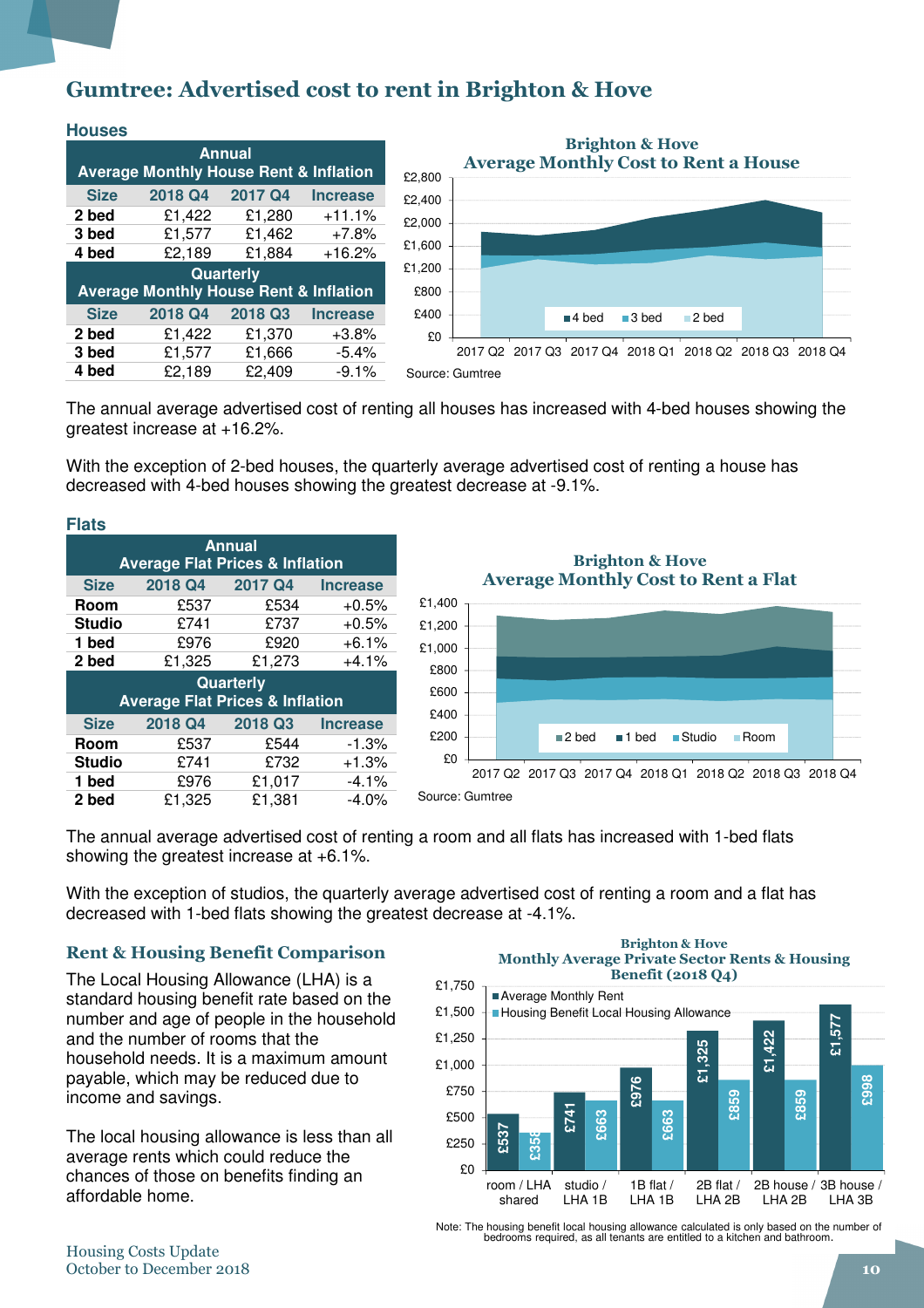### Comparison between Gumtree and Rightmove: Advertised Cost of Renting in Brighton & Hove

#### **Houses**

|                                   | <b>Gumtree</b>        |                       |                       |                       | <b>Rightmove</b>      |                       |
|-----------------------------------|-----------------------|-----------------------|-----------------------|-----------------------|-----------------------|-----------------------|
| <b>HOUSES</b>                     | 2 Bed<br><b>House</b> | 3 Bed<br><b>House</b> | 4 Bed<br><b>House</b> | 2 Bed<br><b>House</b> | 3 Bed<br><b>House</b> | 4 Bed<br><b>House</b> |
| <b>Average</b>                    | £1,422                | £1,577                | £2,189                | £1,278                | £1,540                | £2,180                |
| Last Quarter (2018 Q3 Jul-Sep)    | £1,370                | £1,666                | £2,409                | £1,363                | £1,628                | £2,261                |
| % Change from last quarter        | $+3.8%$               | $-5.4\%$              | $-9.1%$               | $-6.3%$               | $-5.4\%$              | $-3.6\%$              |
| Last Year (2017 Q4 Oct-Dec)       | £1,280                | £1,462                | £1,884                | £1,374                | £1,552                | £2,126                |
| % Change from last year           | $+11.1%$              | +7.8%                 | +16.2%                | -7.0%                 | $-0.8\%$              | $+2.6%$               |
|                                   |                       |                       |                       |                       |                       |                       |
| Highest                           | £2,600                | £2,300                | £3,495                | £1,950                | £2,950                | £3,800                |
| Lowest                            | £700                  | £1,250                | £1,295                | £895                  | £1,000                | £1,295                |
|                                   |                       |                       |                       |                       |                       |                       |
| Half the prices were higher than  | £1,350                | £1,500                | £2,200                | £1,255                | £1,500                | £2,200                |
| Most frequent price               | £1,600                | £1,450                | £2,250                | £1,300                | £1,350                | £1,700                |
|                                   |                       |                       |                       |                       |                       |                       |
| <b>Average of lowest quartile</b> | £1,125                | £1,450                | £1,870                | £1,150                | £1,350                | £1,750                |
| Last Quarter (2018 Q3 Jul-Sep)    | £1,260                | £1,415                | £2,166                | £1,250                | £1,400                | £1,908                |
| % Change from last quarter        | $-10.7%$              | $+2.5%$               | $-13.7%$              | $-8.0\%$              | $-3.6\%$              | $-8.3\%$              |
| Last Year (2017 Q4 Oct-Dec)       | £1,200                | £1,230                | £1,749                | £1,195                | £1,300                | £1,906                |
| % Change from last year           | $-6.3\%$              | $+17.9%$              | +6.9%                 | $-3.8\%$              | $+3.8\%$              | $-8.2\%$              |

#### **Flats**

|                                   | <b>Gumtree</b> |               |                      | <b>Rightmove</b>     |             |               |                        |                      |
|-----------------------------------|----------------|---------------|----------------------|----------------------|-------------|---------------|------------------------|----------------------|
| <b>FLATS</b>                      | <b>Room</b>    | <b>Studio</b> | 1 Bed<br><b>Flat</b> | 2 Bed<br><b>Flat</b> | <b>Room</b> | <b>Studio</b> | $1$ Bed<br><b>Flat</b> | 2 Bed<br><b>Flat</b> |
| <b>Average</b>                    | £537           | £741          | £976                 | £1,325               | £537        | £740          | £938                   | £1,264               |
| Last Quarter (2018 Q3 Jul-Sep)    | £544           | £732          | £1,017               | £1,381               | £620        | £718          | £1,001                 | £1,371               |
| % Change from last quarter        | $-1.3%$        | +1.3%         | -4.1%                | -4.0%                | -13.4%      | $+3.1\%$      | $-6.3\%$               | -7.8%                |
| Last Year (2017 Q4 Oct-Dec)       | £534           | £737          | £920                 | £1,273               | £558        | £726          | £920                   | £1,277               |
| % Change from last year           | $+0.5%$        | +0.5%         | +6.1%                | +4.1%                | $-3.7\%$    | $+2.0\%$      | +2.0%                  | $-1.0\%$             |
|                                   |                |               |                      |                      |             |               |                        |                      |
| Highest                           | £750           | £1,180        | £1,995               | £2,995               | £725        | £1,100        | £1,700                 | £2,650               |
| Lowest                            | £345           | £575          | £625                 | £800                 | £300        | £475          | £433                   | £850                 |
|                                   |                |               |                      |                      |             |               |                        |                      |
| Half the prices were higher than  | £550           | £740          | £945                 | £1,275               | £550        | £725          | £900                   | £1,250               |
| Most frequent price               | £600           | £750          | £950                 | £1,200               | £550        | £725          | £850                   | £1,250               |
|                                   |                |               |                      |                      |             |               |                        |                      |
| <b>Average of lowest quartile</b> | £480           | £680          | £850                 | £1,150               | £499        | £675          | £850                   | £1,100               |
| Last Quarter (2018 Q3 Jul-Sep)    | £480           | £665          | £875                 | £1,200               | £564        | £664          | £825                   | £1,195               |
| % Change from last quarter        | 0.0%           | +2.3%         | $-2.9\%$             | $-4.2\%$             | $-11.5%$    | $+1.7%$       | $+3.0\%$               | -7.9%                |
| Last Year (2017 Q4 Oct-Dec)       | £492           | £675          | £826                 | £1,100               | £498        | £658          | £850                   | £1,100               |
| % Change from last year           | $-2.3\%$       | +0.7%         | +2.9%                | +4.5%                | +0.2%       | +2.6%         | 0.0%                   | 0.0%                 |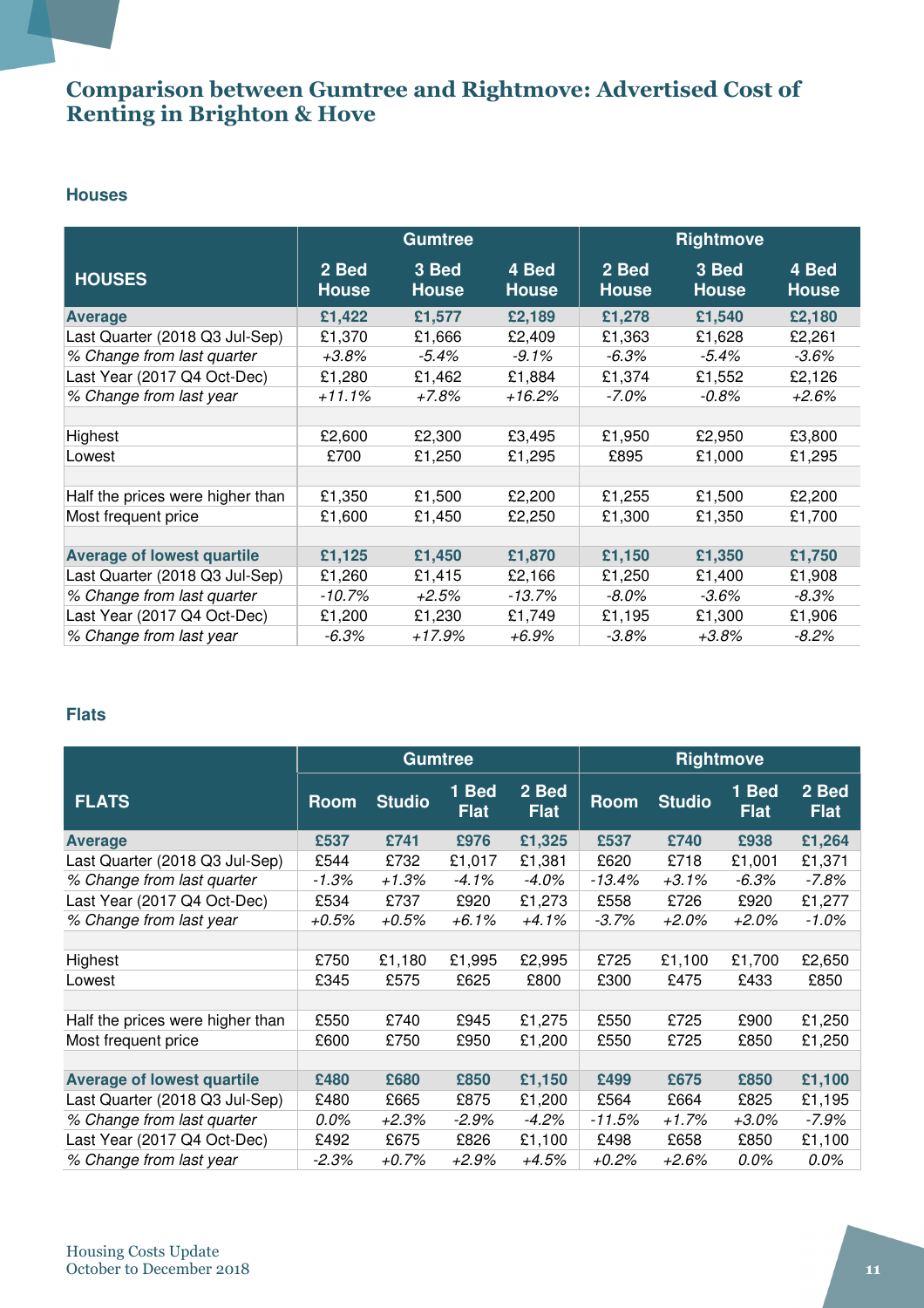# Valuation Office Agency

#### Statistics on rents paid for private rented properties in the City

The following information is taken from data collected by the Valuation Office Agency on rents paid for properties in the city's private rented sector. The data is based on a sample of rental information. Although this sample changes over time, it still provides an indication of trends in the rental market.

The charts and tables compare the 12 month period from 1 October 2017 to 30 September 2018 to the pervious 12 month period from 1 October 2016 to 30 September 2017.

| <b>Sample Size</b>   |              |                |        |        |        |           |       |
|----------------------|--------------|----------------|--------|--------|--------|-----------|-------|
| <b>Period</b>        | <b>Rooms</b> | <b>Studios</b> | 1 beds | 2 beds | 3 beds | $4+$ beds | Total |
| 1 Oct 17 - 30 Sep 18 | 150          | 260            | 990    | 1.120  | 480    | 800       | 3,800 |
| 1 Oct 16 - 30 Sep 17 | 230          | 250            | .060   | 1.210  | 490    | 540       | 3.780 |



| <b>Annual</b><br><b>Average Monthly Rent &amp; Inflation</b> |         |         |                 |  |  |  |
|--------------------------------------------------------------|---------|---------|-----------------|--|--|--|
| <b>Size</b>                                                  | 2017/18 | 2016/17 | <b>Increase</b> |  |  |  |
| Room                                                         | £504    | £458    | $+10.0\%$       |  |  |  |
| <b>Studio</b>                                                | £681    | £665    | $+2.4%$         |  |  |  |
| 1 bed                                                        | £905    | £867    | $+4.4%$         |  |  |  |



Brighton & Hove Average Monthly Cost

When comparing the sample data for rooms, studios and 1-bed accommodation there has been an annual increase in the rent paid for all, with rooms showing the greatest increase at +10.0%

#### **Families and larger households**

| <b>Annual</b><br><b>Average Monthly Rent &amp; Inflation</b> |         |         |                 |  |  |  |
|--------------------------------------------------------------|---------|---------|-----------------|--|--|--|
| <b>Size</b>                                                  | 2017/18 | 2016/17 | <b>Increase</b> |  |  |  |
| 2 bed                                                        | £1,207  | £1,186  | $+1.8%$         |  |  |  |
| 3 bed                                                        | £1,529  | £1,485  | $+3.0%$         |  |  |  |
| $4$ bed+                                                     | £2,448  | £2,223  | $+10.1%$        |  |  |  |

#### Brighton & Hove Average Monthly Cost



When comparing the sample data for 2-bed, 3-bed and 4-bed+ accommodation there has been an annual increase in the rent paid for all, with 4-bed+ accommodation showing the greatest increase at  $+10.1%$ .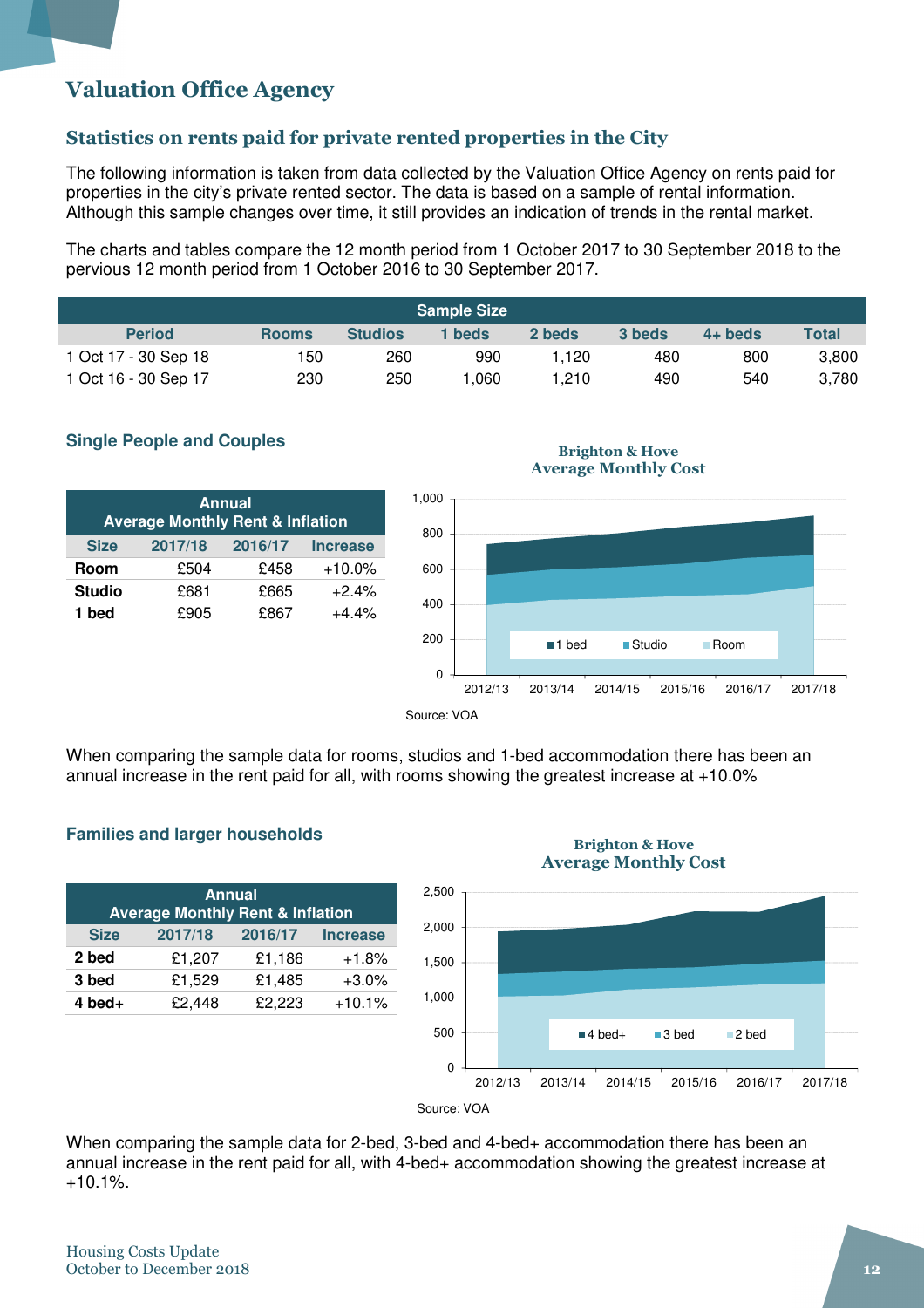# Valuation Office Agency (continued)

#### **Rent & Housing Benefit Comparison**

The Local Housing Allowance (LHA) is a standard housing benefit rate based on the number and age of people in the household and the number of rooms that the household needs.

The LHA is a maximum amount payable, which may be reduced due to income and savings.

The local housing allowance is less than all average rents which could reduce the chances of those on benefits finding an affordable home.



Note: The housing benefit local housing allowance calculated is only based on the number of bedrooms required, as all tenants are entitled to a kitchen and bathroom.

#### **Annual Comparisons**

The table shows the annual changes in the rents paid for accommodation in the city; comparing the average, median and upper and lower quartiles<sup>1</sup>

|                                           | <b>Room</b> | <b>Studio</b> | 1-Bed    | 2-Bed    | 3-Bed    | $4 - Bed +$ |
|-------------------------------------------|-------------|---------------|----------|----------|----------|-------------|
| Average                                   | £504        | £681          | £905     | £1,207   | £1,529   | £2,448      |
| Last Year (1 Oct 2016 - 30 Sep 2017)      | £458        | £665          | £867     | £1,186   | £1,485   | £2,223      |
| % Change from last year                   | $+10.0\%$   | $+2.4%$       | $+4.4\%$ | +1.8%    | $+3.0\%$ | $+10.1%$    |
|                                           |             |               |          |          |          |             |
| Half the prices were higher than (median) | £507        | £670          | £875     | £1,175   | £1,500   | £2,329      |
| Last Year (1 Oct 2016 – 30 Sep 2017)      | £455        | £650          | £850     | £1,150   | £1,450   | £2,080      |
| % Change from last year                   | +11.4%      | $+3.1\%$      | +2.9%    | $+2.2%$  | $+3.4\%$ | +12.0%      |
|                                           |             |               |          |          |          |             |
| <b>Upper quartile</b>                     | £575        | £725          | £950     | £1,300   | £1,650   | £2,817      |
| Last Year (1 Oct 2016 - 30 Sep 2017)      | £500        | £725          | £925     | £1,295   | £1,600   | £2,500      |
| % Change from last year                   | $+15.0\%$   | $0.0\%$       | $+2.7%$  | $+0.4\%$ | $+3.1\%$ | $+12.7%$    |
|                                           |             |               |          |          |          |             |
| Lower quartile                            | £425        | £620          | £800     | £1,045   | £1,350   | £1,993      |
| Last Year (1 Oct 2016 - 30 Sep 2017)      | £402        | £615          | £790     | £1,025   | £1,300   | £1,800      |
| % Change from last year                   | $+5.7\%$    | $+0.8%$       | +1.3%    | $+2.0\%$ | +3.8%    | +10.7%      |

 $\overline{\phantom{a}}$ 

<sup>&</sup>lt;sup>1</sup> The upper quartile has the top 25% of rents above it and the lower quartiles has the bottom 25% of rents below it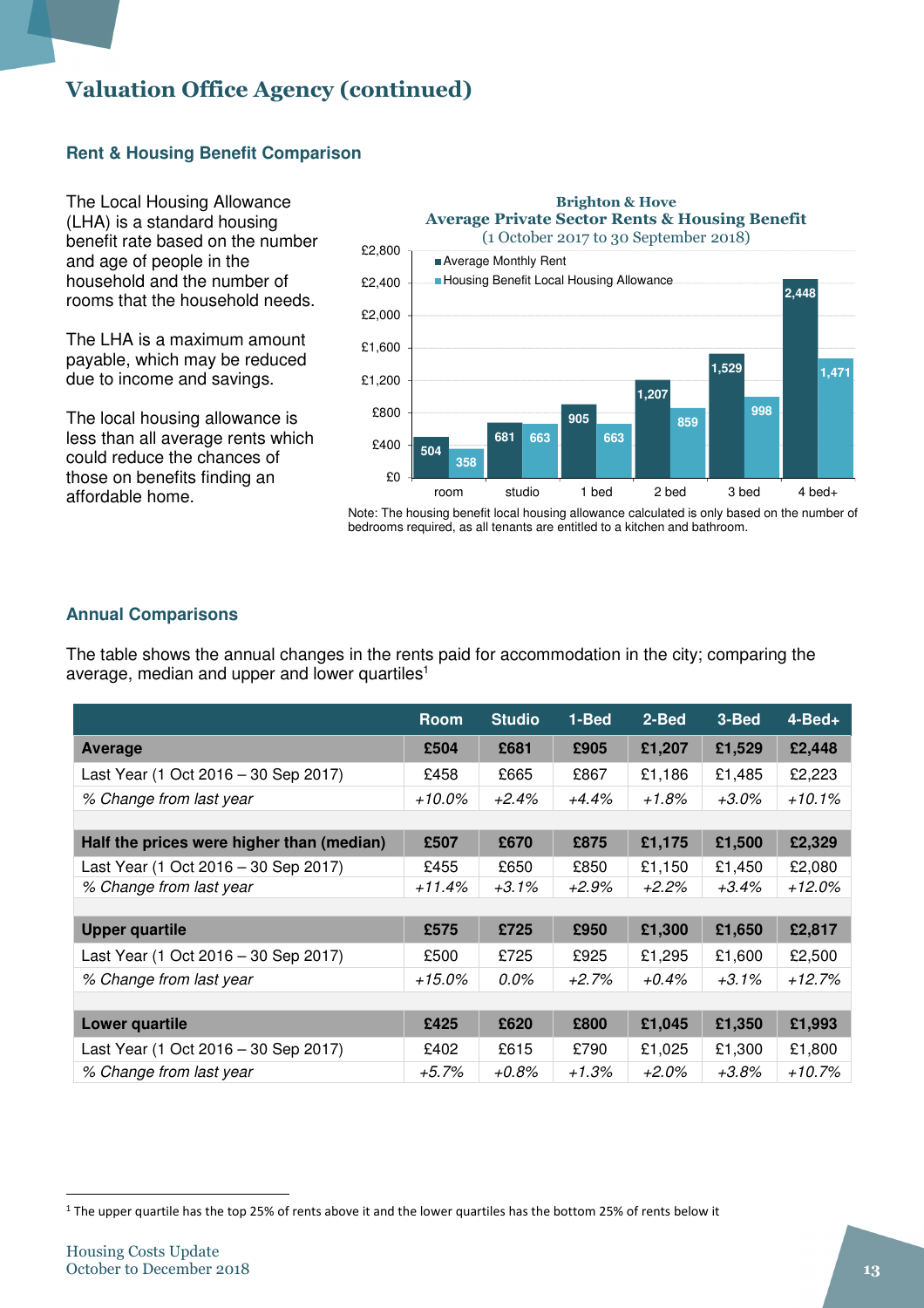# Valuation Office Agency (continued)

The charts compare the average monthly rents in England, the South East and Brighton & Hove

#### **Room**

The average monthly cost to rent a room in Brighton & Hove was 25% higher than England and 14% higher than South East



#### **Studio**

The average monthly cost to rent a studio property in Brighton & Hove was 4% higher than England and 18% higher than South East

£654 £577 £681 £0 £100 £200 £300 £400 £500 £600 £700 England South East Brighton & Hove Studio: Average Monthly Rents 1 October 2017 to 30 September 2018

#### Source: VOA

#### **1-bed**

The average monthly cost to rent a property with 1 bedroom in Brighton & Hove was 26% higher than England and 27% higher than South East

1-Bed: Average Monthly Rents



Housing Costs Update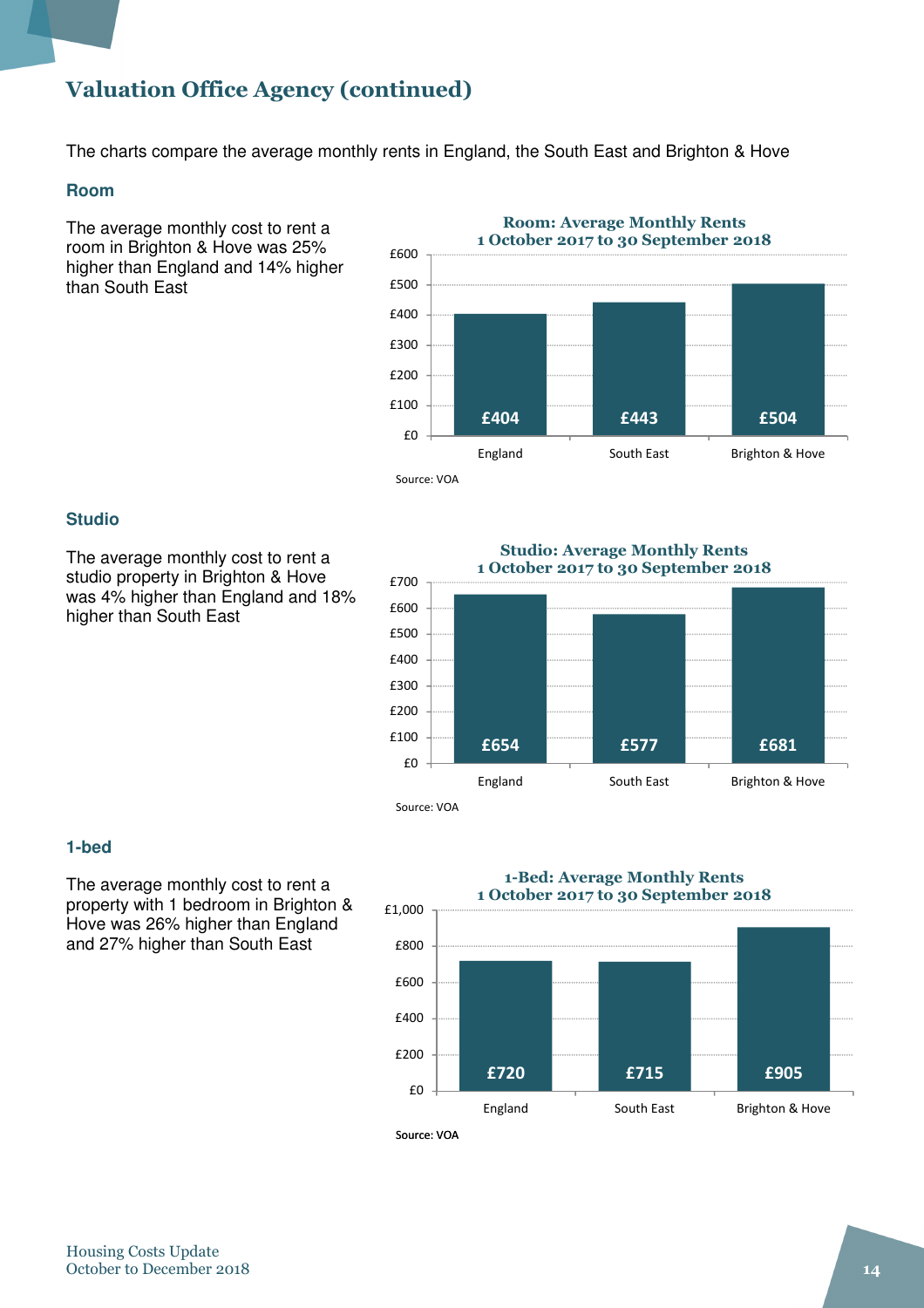# Valuation Office Agency (continued)

#### **2-bed**

The average monthly cost to rent a property with 2 bedrooms in Brighton & Hove was 53% higher than England and 32% higher than South East



#### **3-bed**

The average monthly cost to rent a property with 3 bedrooms in Brighton & Hove was 70% higher than England and 36% higher than South East





#### **4-bed+**

The average monthly cost to rent a property with 4 or more bedrooms in Brighton & Hove was 55% higher than England and 27% higher than South East.

# 4-Bed+: Average Monthly Rents

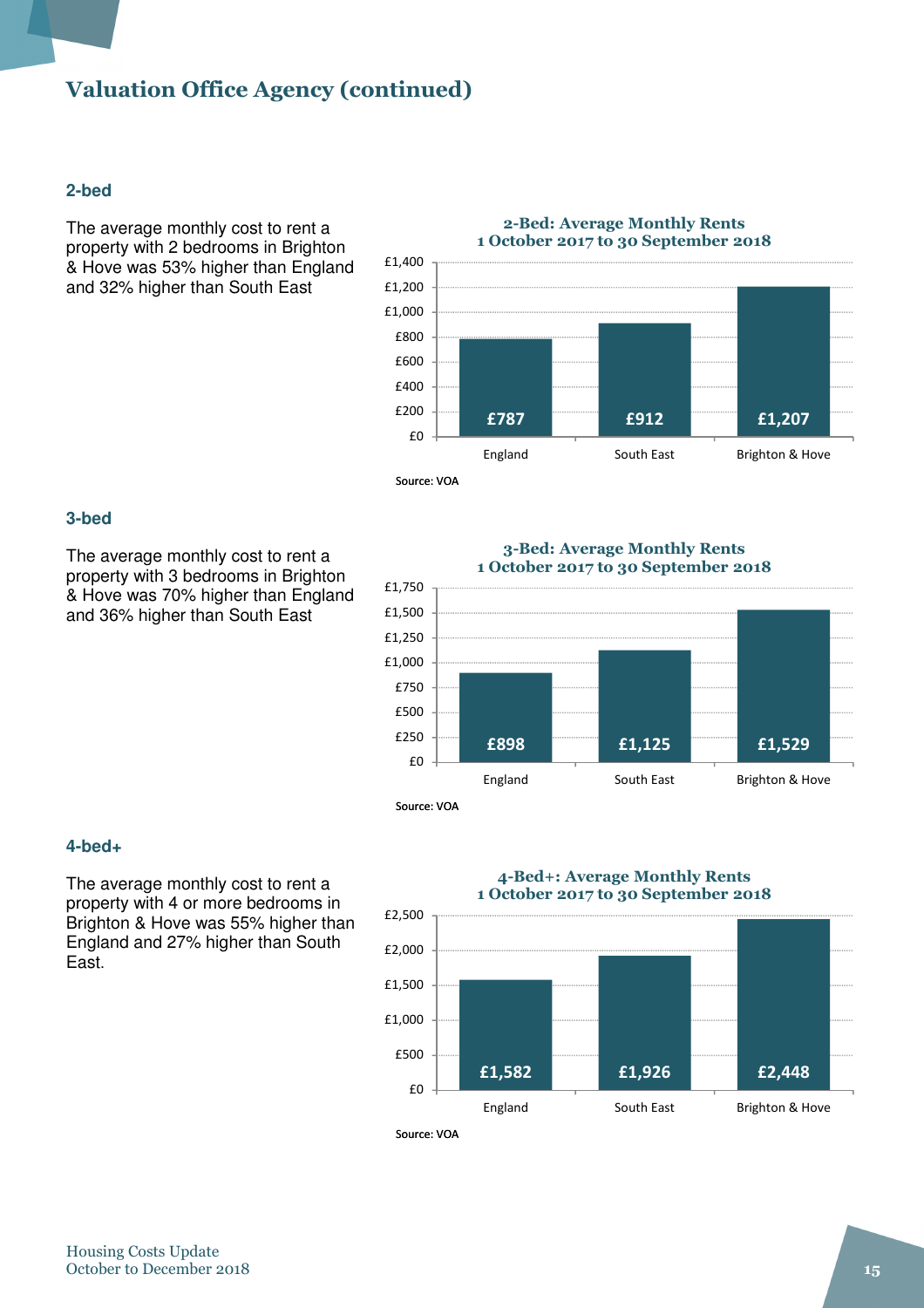## Comparison with the Consumer Price Index and Retail Price Index

The charts compare the average annual rent inflation in Brighton & Hove, England and the South East to the Comsumer Price Index (CPI) and Retail Price Index (RPI) over a five year period from 2012/13 to 2017/18.

#### **Brighton & Hove**

The average cost to rent has increased at a greater rate than the CPI and RPI indices.

With the exception of 3-bed properties the average cost to rent in the city has increased at a greater rate than the England and the South East.



#### **England**

The average cost to rent has increased at a greater rate than the CPI index.

With the exception of studios, the average cost to rent has increased at a greater rate than the RPI.



Source: VOA

#### **South East**

The average cost to rent has increased at a greater rate than the CPI index.

With the exception of 4-bed+ properties the average cost to rent has increased at a greater rate than the RPI index.

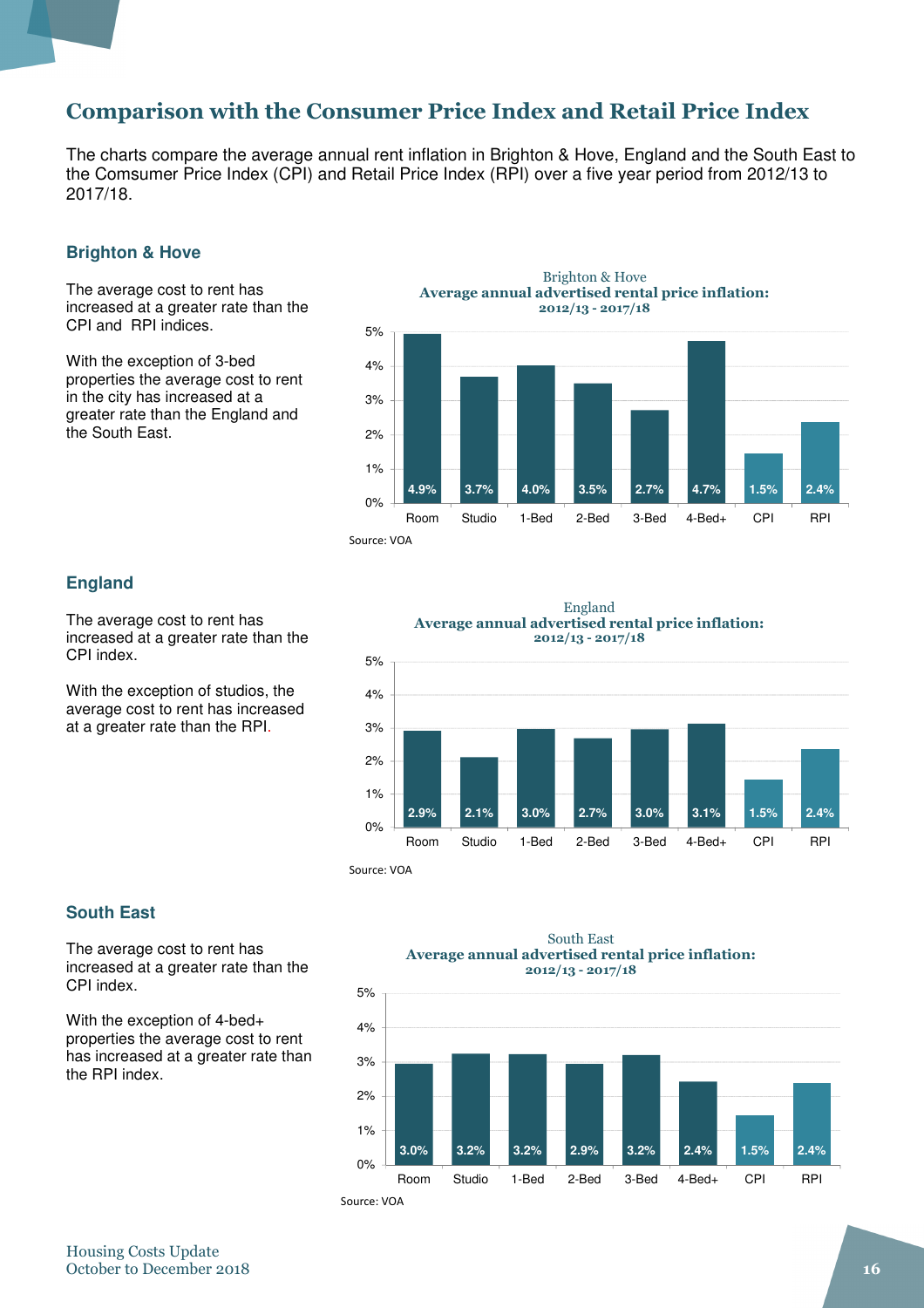# Renting a Room in Brighton & Hove

The charts below show the average advertised monthly cost of renting a room in the city, either as part of a shared house or as a lodger. The data was taken from the Spareroom website on a monthly basis and many of the rents included bills.

In 2018 the average monthly advertised rent for the city was £561 which was an annual increase of 2.1%. An average of 541 rooms were advertised each month; an annual increase of 13.1%.

The annual average monthly cost to rent a room increased in three of the city's postal districts, with the greatest increase in BN2.

In BN41 the annual average monthly cost to rent a room decreased by -0.4%

| % Change from 2017 |            |            |             |  |  |  |
|--------------------|------------|------------|-------------|--|--|--|
| <b>BN1</b>         | <b>BN2</b> | <b>BN3</b> | <b>BN41</b> |  |  |  |
| $+1.0%$            | $+2.8%$    | $+2.3%$    | $-0.4\%$    |  |  |  |

There was an annual increase in the average number of rooms advertised in three of the city's postal districts, with the greatest increase in BN1.

In BN41 the average number of rooms advertised decreased by -5.0%

| <b>% Change from 2017</b> |                 |                 |         |
|---------------------------|-----------------|-----------------|---------|
| BN1                       | BN <sub>2</sub> | BN <sub>3</sub> | 'BN41.  |
| $+25.8\%$                 | $+7.9%$         | $+10.9%$        | $-5.0%$ |



The chart shows the average annual inflation for the advertised price of renting a room and compares this with the CPI and RPI annual inflation.

The annual inflation across the city has increased at a greater rate than both the CPI and RPI indices.

Brighton & Hove Rooms: Average advertised cost in 2018 **£558 £548 £588** Average monthly rent £600 Average monthly rent **£518** £400 £200 £0 BN1 BN2 BN3 BN41

Source: Spareroom

Brighton & Hove Rooms: Average number advertised 2018 **194** Average number per month Average number per month 200 **166 159** 150 100 50 **22**  $\Omega$ BN1 BN2 BN3 BN41 Source: Spareroom







Source: Spareroom and ONS Consumer Price Indices

6%